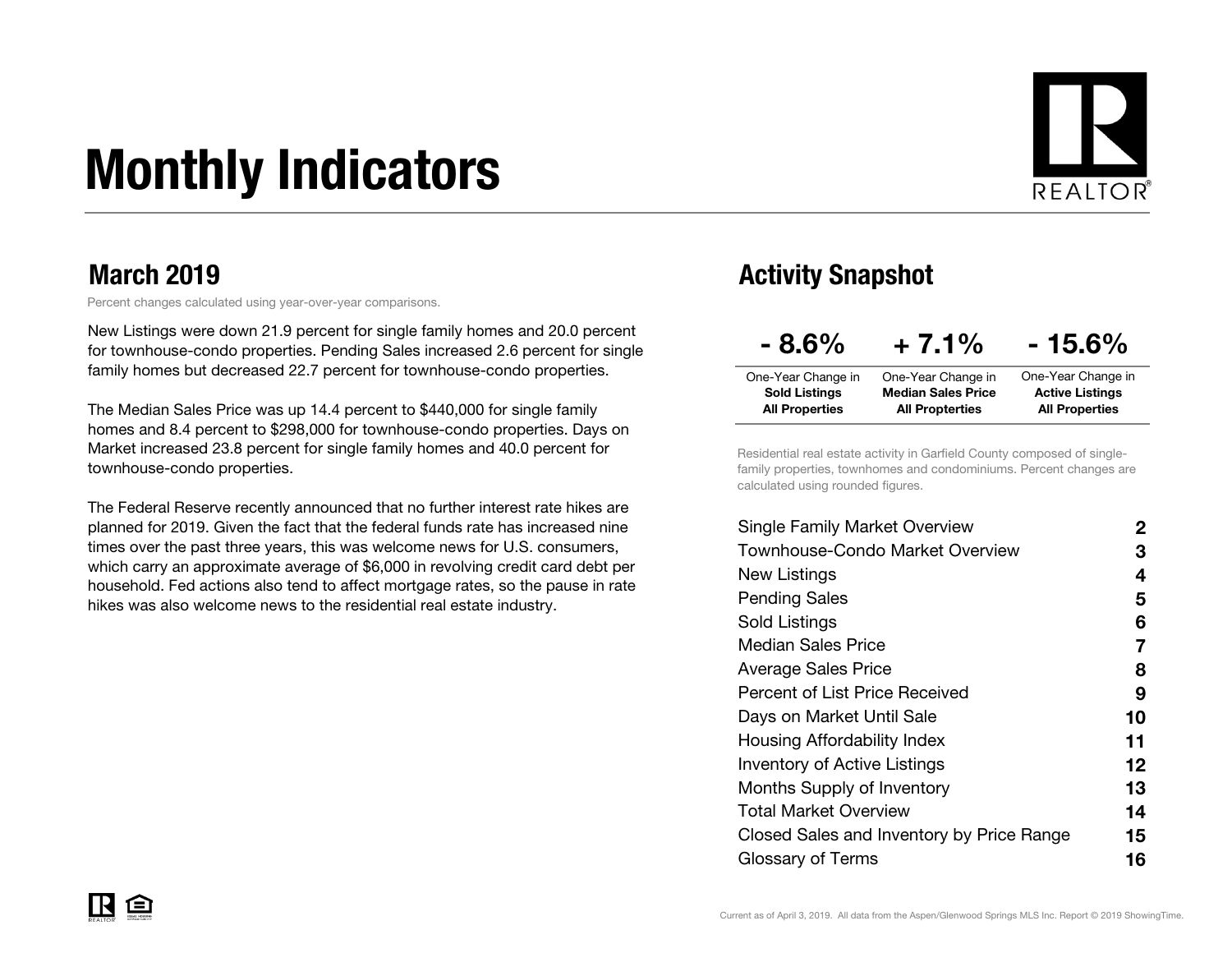# Single Family Market Overview

Key metrics by report month and for year-to-date (YTD) starting from the first of the year.



| <b>Key Metrics</b>                 | <b>Historical Sparkbars</b>                                | $3 - 2018$ | 3-2019    | Percent Change |           | <b>YTD 2018 YTD 2019</b> | Percent Change |
|------------------------------------|------------------------------------------------------------|------------|-----------|----------------|-----------|--------------------------|----------------|
| <b>New Listings</b>                | 8-2017<br>12-2017<br>4-2018<br>12-2018<br>4-2017<br>8-2018 | 105        | 82        | $-21.9%$       | 246       | 206                      | $-16.3%$       |
| <b>Pending Sales</b>               | 4-2017<br>4-2018<br>12-2018<br>8-2017<br>12-2017<br>8-2018 | 78         | 80        | $+2.6%$        | 216       | 191                      | $-11.6%$       |
| <b>Sold Listings</b>               | 4-2017<br>8-2017<br>12-2017<br>4-2018<br>8-2018<br>12-2018 | 70         | 58        | $-17.1%$       | 171       | 131                      | $-23.4%$       |
| <b>Median Sales Price</b>          | 8-2017<br>12-2017<br>4-2017<br>4-2018<br>8-2018<br>12-2018 | \$384,500  | \$440,000 | $+14.4%$       | \$395,000 | \$417,500                | $+5.7%$        |
| <b>Avg. Sales Price</b>            | 4-2017<br>8-2017<br>12-2017<br>8-2018<br>4-2018<br>12-2018 | \$470,201  | \$522,253 | $+11.1%$       | \$478,523 | \$506,314                | $+5.8%$        |
| <b>Pct. of List Price Received</b> | 4-2017<br>8-2017<br>4-2018<br>8-2018<br>12-2018<br>12-2017 | 97.8%      | 97.3%     | $-0.5%$        | 97.5%     | 97.3%                    | $-0.2%$        |
| <b>Days on Market</b>              | 4-2017<br>8-2018<br>12-2018<br>8-2017<br>12-2017<br>4-2018 | 84         | 104       | $+23.8%$       | 91        | 100                      | $+9.9%$        |
| <b>Affordability Index</b>         | 4-2017<br>8-2017<br>12-2017<br>4-2018<br>12-2018<br>8-2018 | 89         | 79        | $-11.2%$       | 87        | 83                       | $-4.6%$        |
| <b>Active Listings</b>             | 4-2017<br>12-2017<br>4-2018<br>12-2018<br>8-2017<br>8-2018 | 301        | 253       | $-15.9%$       |           |                          |                |
| <b>Months Supply</b>               | 4-2018<br>4-2017<br>8-2017<br>12-2017<br>8-2018<br>12-2018 | 4.3        | 3.6       | $-16.3%$       |           |                          |                |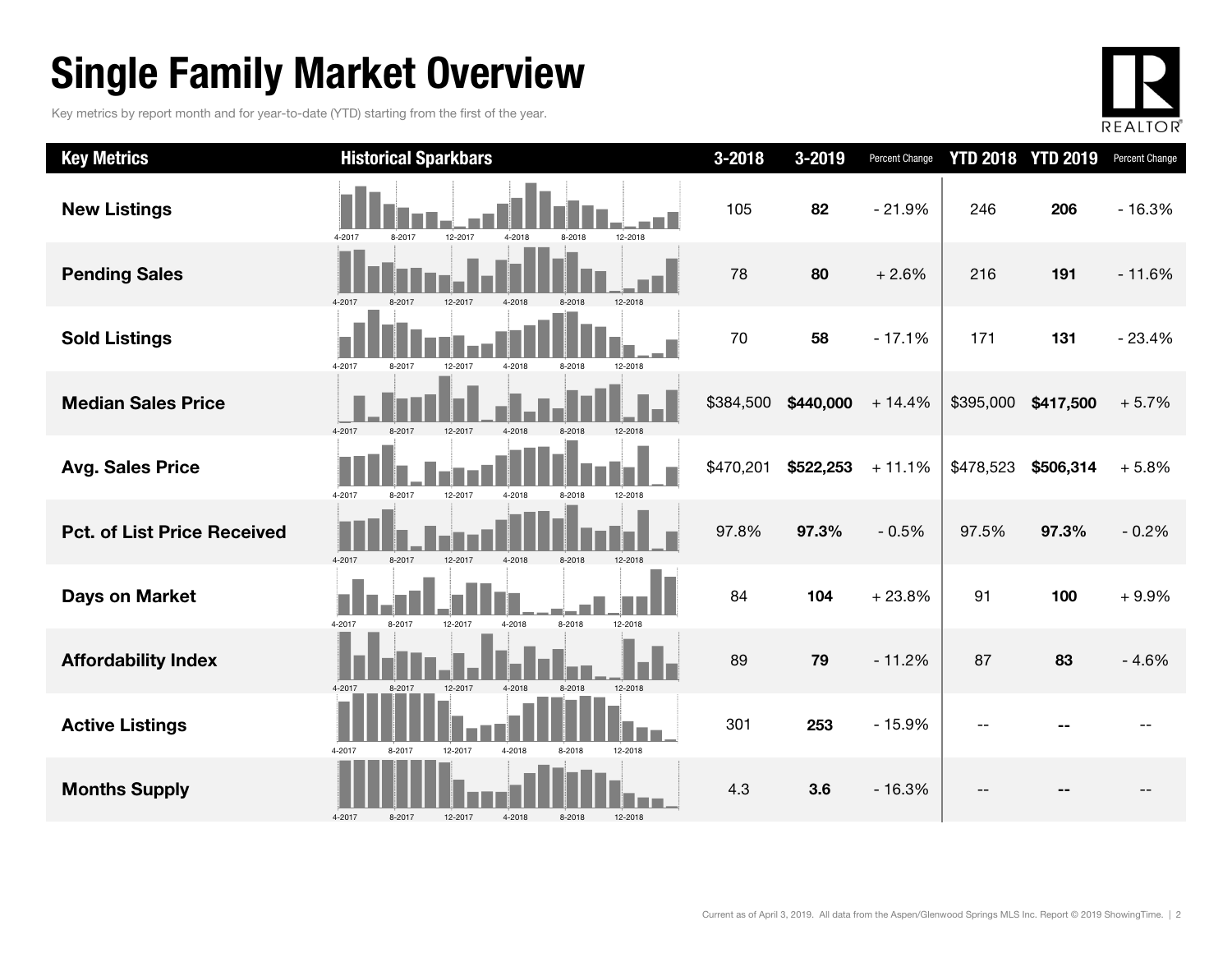# Townhouse-Condo Market Overview

Key metrics by report month and for year-to-date (YTD) starting from the first of the year.



| <b>Key Metrics</b>                 | <b>Historical Sparkbars</b>                                    | $3 - 2018$ | 3-2019    | Percent Change |           | <b>YTD 2018 YTD 2019</b> | Percent Change |
|------------------------------------|----------------------------------------------------------------|------------|-----------|----------------|-----------|--------------------------|----------------|
| <b>New Listings</b>                | 12-2017<br>4-2018<br>8-2018<br>4-2017<br>8-2017<br>12-2018     | 40         | 32        | $-20.0%$       | 98        | 90                       | $-8.2%$        |
| <b>Pending Sales</b>               | $4 - 201$                                                      | 44         | 34        | $-22.7%$       | 80        | 79                       | $-1.3%$        |
| <b>Sold Listings</b>               | 4-2017<br>12-2017<br>4-2018<br>8-2018<br>12-2018<br>8-2017     | 23         | 27        | $+17.4%$       | 54        | 63                       | $+16.7%$       |
| <b>Median Sales Price</b>          | 4-2017<br>8-2017<br>12-2017<br>$4 - 2018$<br>8-2018<br>12-2018 | \$275,000  | \$298,000 | $+8.4%$        | \$270,000 | \$300,000                | $+11.1%$       |
| <b>Avg. Sales Price</b>            | 4-2017<br>8-2017<br>12-2017<br>4-2018<br>8-2018<br>12-2018     | \$307,396  | \$314,056 | $+2.2%$        | \$303,937 | \$329,394                | $+8.4%$        |
| <b>Pct. of List Price Received</b> | 4-2017<br>8-2017<br>4-2018<br>8-2018<br>12-2017                | 99.2%      | 98.6%     | $-0.6%$        | 97.9%     | 97.9%                    | 0.0%           |
| Days on Market                     | 4-2017<br>12-2017<br>4-2018<br>8-2018<br>12-2018<br>8-2017     | 55         | 77        | $+40.0%$       | 80        | 95                       | $+18.8%$       |
| <b>Affordability Index</b>         | 12-2017<br>12-2018<br>8-2017<br>4-2018<br>8-2018<br>4-2017     | 125        | 117       | $-6.4%$        | 127       | 116                      | $-8.7%$        |
| <b>Active Listings</b>             | 12-2017<br>4-2018<br>12-2018<br>4-2017<br>8-2017<br>8-2018     | 77         | 66        | $-14.3%$       |           |                          |                |
| <b>Months Supply</b>               | 4-2017<br>4-2018<br>8-2018<br>8-2017<br>12-2017<br>12-2018     | 3.0        | 2.5       | $-16.7%$       |           |                          |                |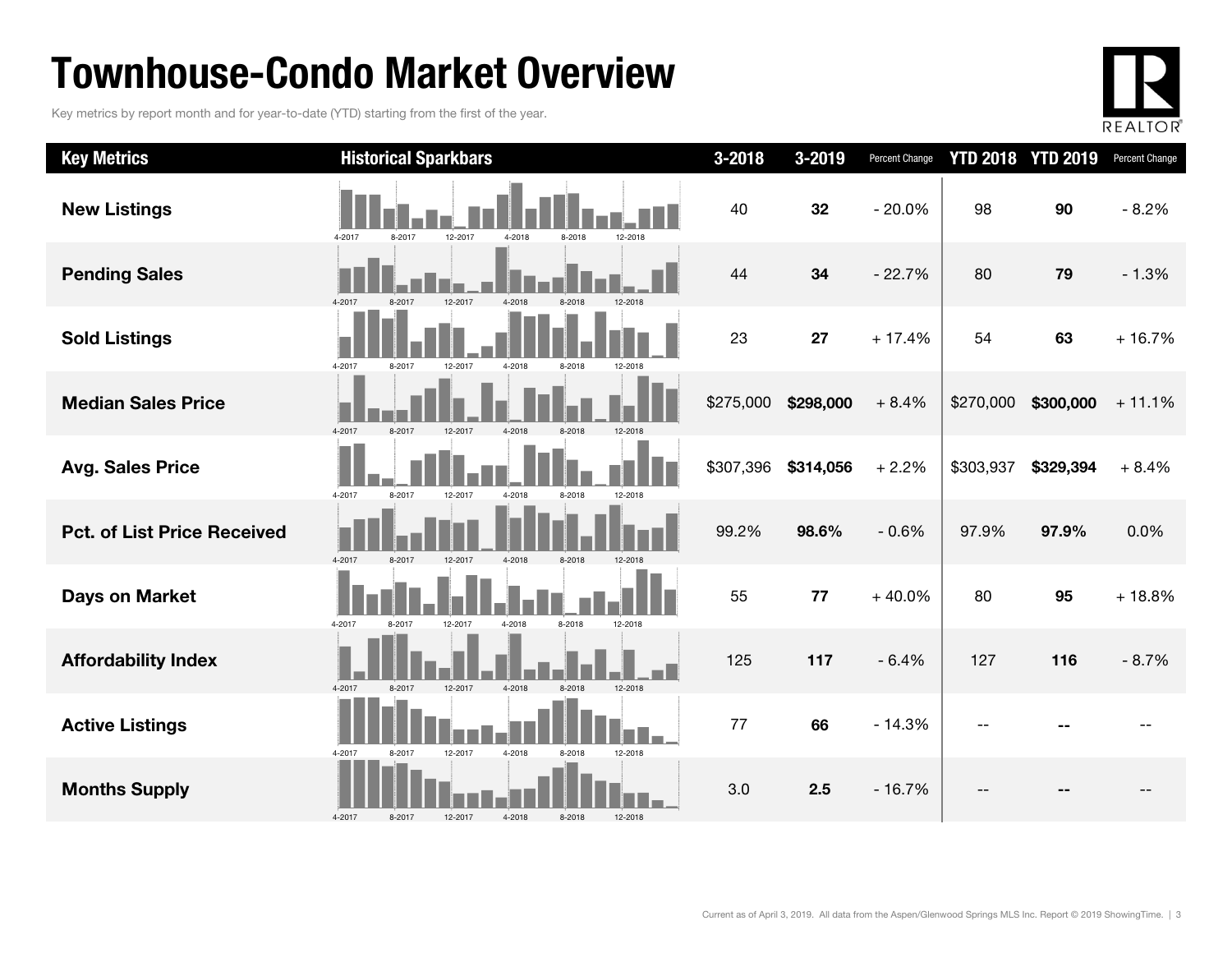# New Listings







| <b>New Listings</b> | Single<br>Family | <b>Percent Change</b><br>from Previous<br>Year | Townhouse-<br>Condo | <b>Percent Change</b><br>from Previous<br>Year |
|---------------------|------------------|------------------------------------------------|---------------------|------------------------------------------------|
| Apr-2018            | 121              | -7.6%                                          | 50                  | $+13.6%$                                       |
| May-2018            | 163              | $+5.8\%$                                       | 28                  | $-30.0\%$                                      |
| Jun-2018.           | 140              | $+1.4%$                                        | 38                  | -5.0%                                          |
| Jul-2018            | 98               | -5.8%                                          | 40                  | +42.9%                                         |
| Aug-2018            | 114              | $+21.3%$                                       | 41                  | $+28.1%$                                       |
| Sep-2018            | 100              | $+28.2\%$                                      | 28                  | +40.0%                                         |
| Oct-2018            | 90               | $+9.8%$                                        | 22                  | $-18.5%$                                       |
| Nov-2018            | 53               | -8.6%                                          | 25                  | $+13.6%$                                       |
| Dec-2018            | 42               | $0.0\%$                                        | 16                  | +23.1%                                         |
| Jan-2019            | 56               | $-12.5%$                                       | 28                  | -6.7%                                          |
| Feb-2019            | 68               | $-11.7%$                                       | 30                  | $+7.1%$                                        |
| Mar-2019            | 82               | $-21.9%$                                       | 32                  | $-20.0\%$                                      |

### Historical New Listings by Month

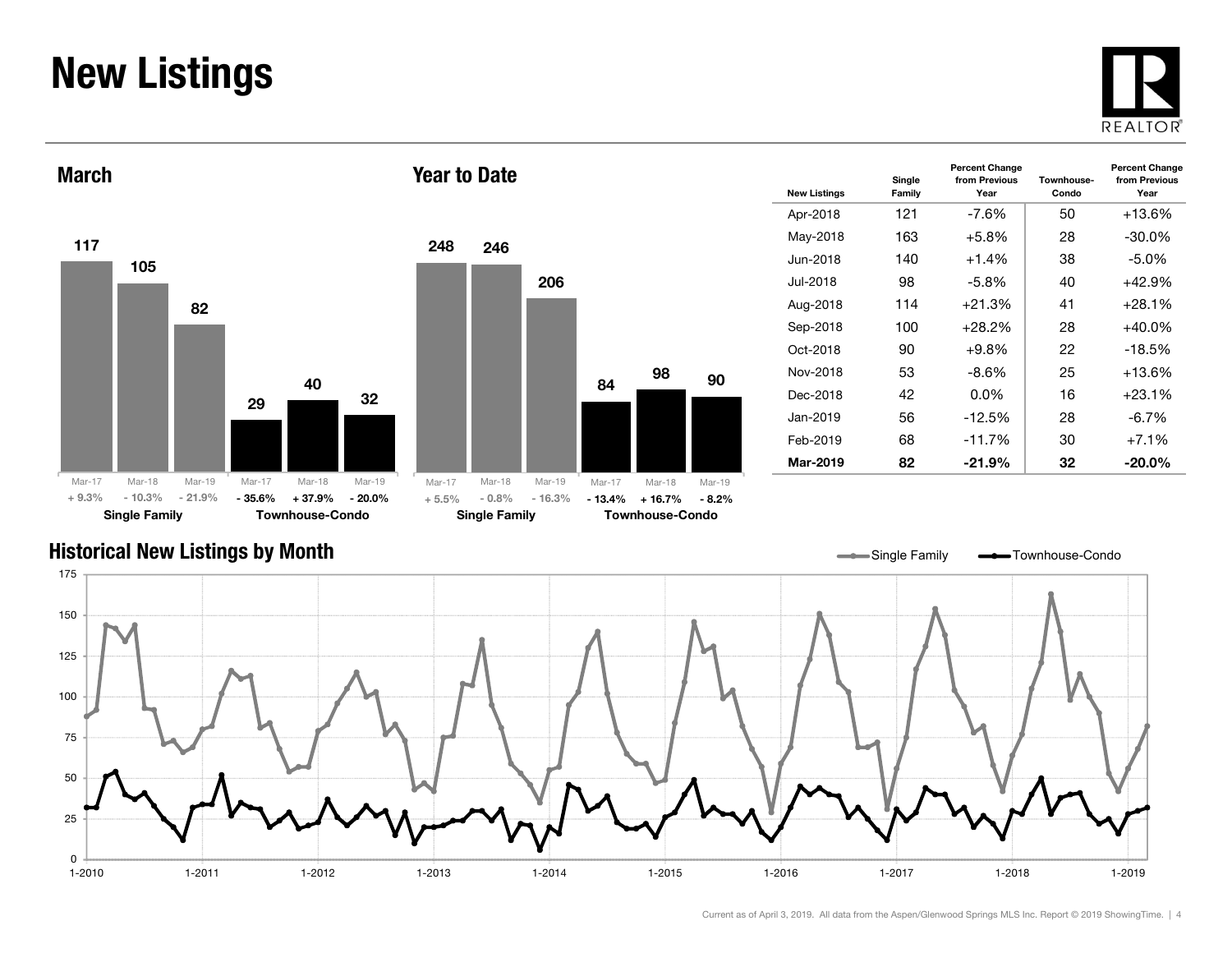### Pending Sales







| <b>Pending Sales</b> | Single<br>Family | <b>Percent Change</b><br>from Previous<br>Year | Townhouse-<br>Condo | <b>Percent Change</b><br>from Previous<br>Year |
|----------------------|------------------|------------------------------------------------|---------------------|------------------------------------------------|
| Apr-2018             | 73               | $-18.0\%$                                      | 29                  | -3.3%                                          |
| May-2018             | 94               | $+3.3%$                                        | 25                  | $-19.4%$                                       |
| Jun-2018             | 94               | $+34.3%$                                       | 21                  | $-43.2%$                                       |
| Jul-2018             | 80               | $+6.7\%$                                       | 24                  | -25.0%                                         |
| Aug-2018             | 88               | $+31.3%$                                       | 33                  | +73.7%                                         |
| Sep-2018             | 67               | $-1.5\%$                                       | 28                  | +21.7%                                         |
| Oct-2018             | 64               | $+3.2\%$                                       | 23                  | $-14.8%$                                       |
| Nov-2018             | 39               | $-33.9\%$                                      | 26                  | +13.0%                                         |
| Dec-2018             | 42               | $-17.6\%$                                      | 18                  | $-10.0\%$                                      |
| Jan-2019             | 53               | $-33.8%$                                       | 16                  | $+6.7%$                                        |
| Feb-2019             | 58               | $0.0\%$                                        | 29                  | +38.1%                                         |
| Mar-2019             | 80               | $+2.6\%$                                       | 34                  | $-22.7\%$                                      |

Single Family **-** Townhouse-Condo

#### Historical Pending Sales by Month

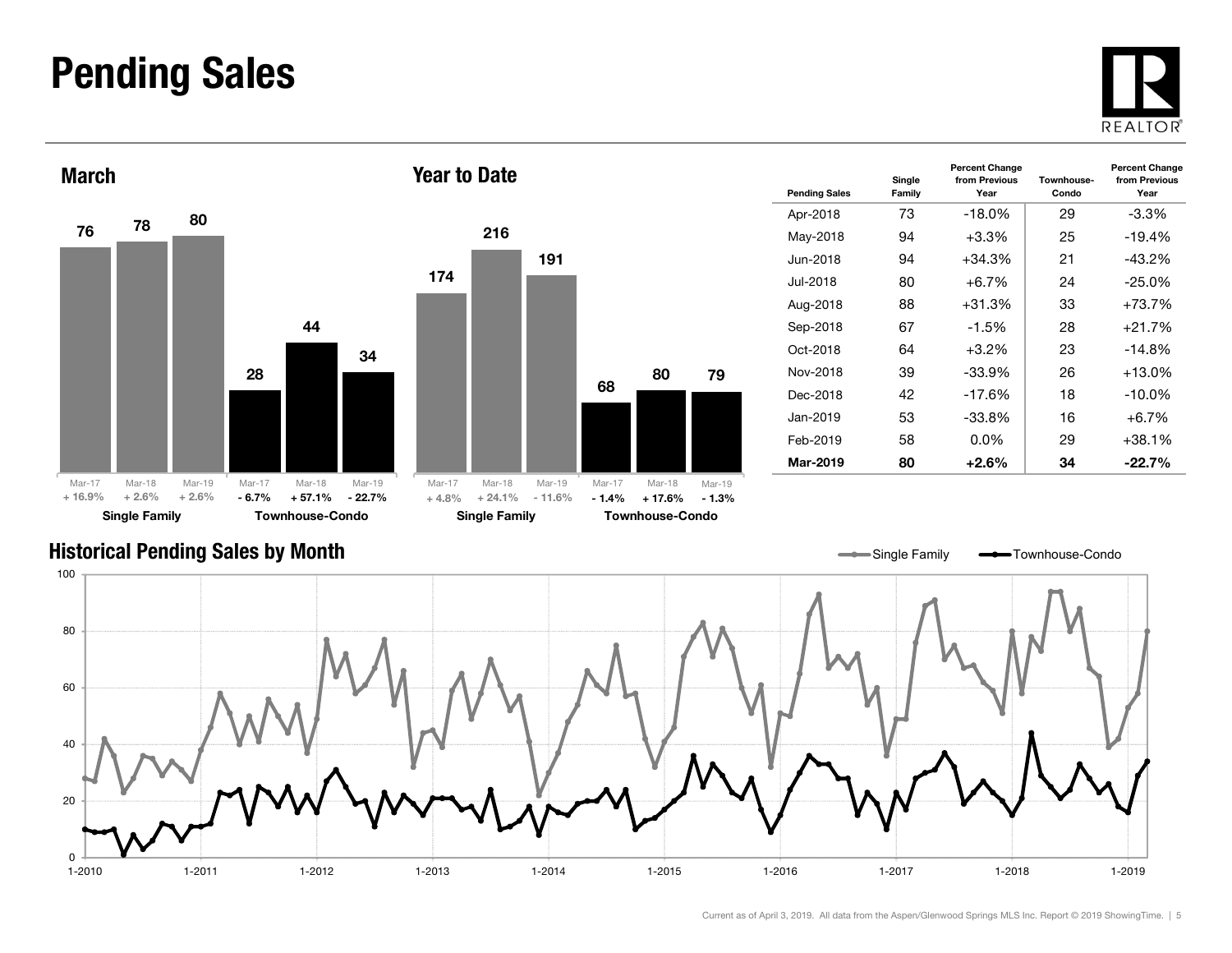# Sold Listings





| <b>Sold Listings</b> | Single<br>Family | <b>Percent Change</b><br>from Previous<br>Year | Townhouse-<br>Condo | <b>Percent Change</b><br>from Previous<br>Year |
|----------------------|------------------|------------------------------------------------|---------------------|------------------------------------------------|
| Apr-2018             | 72               | $+16.1%$                                       | 32                  | $+52.4%$                                       |
| May-2018             | 79               | -4.8%                                          | 30                  | $-6.3\%$                                       |
| Jun-2018             | 87               | $-14.7\%$                                      | 31                  | $-16.2%$                                       |
| Jul-2018             | 97               | $+21.3%$                                       | 25                  | $-13.8%$                                       |
| Aug-2018             | 99               | $+19.3%$                                       | 31                  | $-22.5%$                                       |
| Sep-2018             | 81               | $+11.0%$                                       | 19                  | $0.0\%$                                        |
| Oct-2018             | 77               | +26.2%                                         | 32                  | $+28.0%$                                       |
| Nov-2018             | 62               | $0.0\%$                                        | 24                  | $-11.1%$                                       |
| Dec-2018             | 50               | $-21.9\%$                                      | 25                  | $0.0\%$                                        |
| Jan-2019             | 35               | $-28.6\%$                                      | 23                  | $+64.3%$                                       |
| Feb-2019             | 38               | $-26.9%$                                       | 13                  | $-23.5%$                                       |
| Mar-2019             | 58               | $-17.1%$                                       | 27                  | $+17.4%$                                       |

### Historical Sold Listings by Month

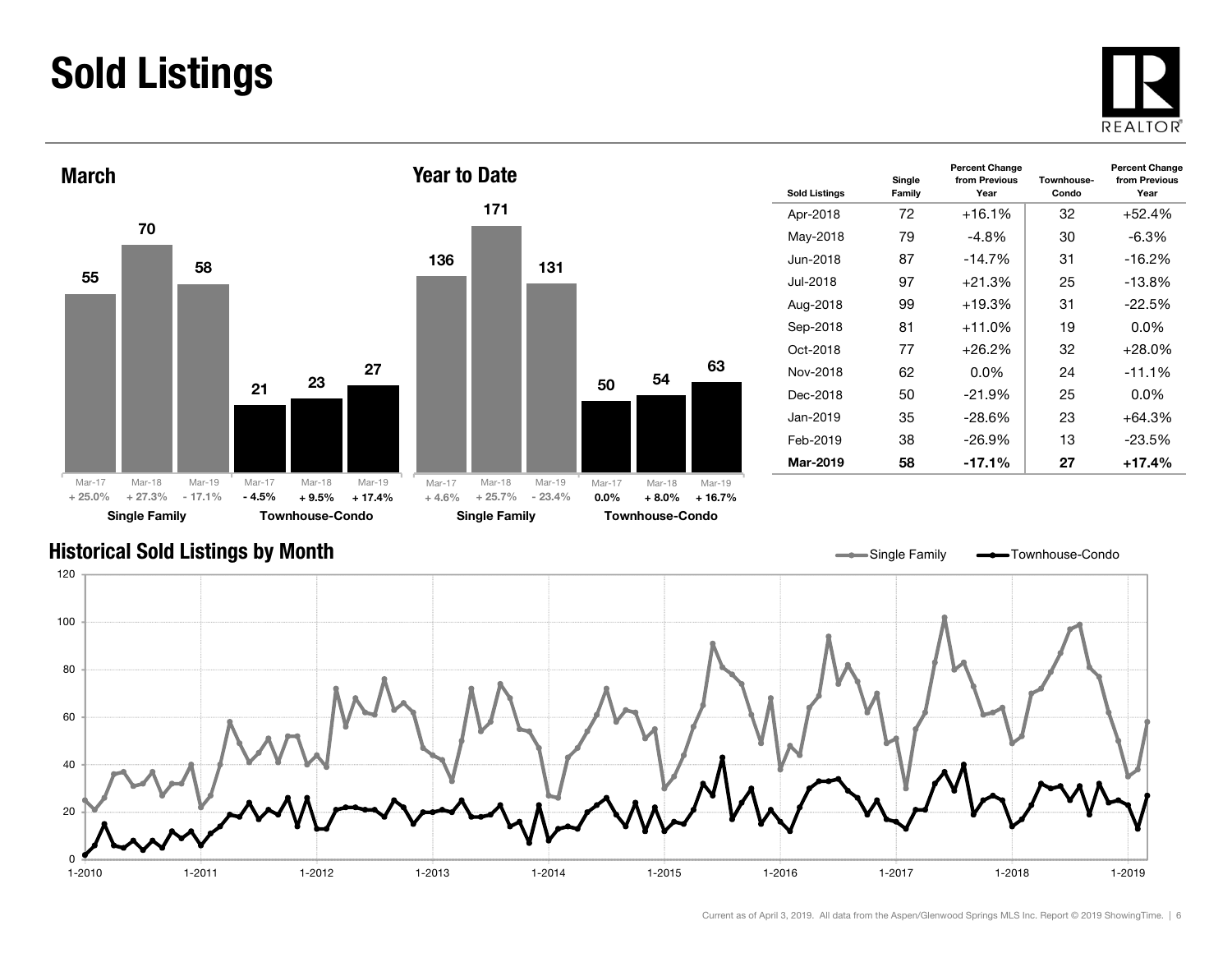### Average Sales Price





| Avg. Sales Price | Single<br>Family | <b>Percent Change</b><br>from Previous<br>Year | Townhouse-<br>Condo | <b>Percent Change</b><br>from Previous<br>Year |
|------------------|------------------|------------------------------------------------|---------------------|------------------------------------------------|
| Apr-2018         | \$492,242        | $+18.6%$                                       | \$278,294           | $-18.4%$                                       |
| May-2018         | \$430,912        | $-15.8%$                                       | \$343,240           | $-0.8%$                                        |
| Jun-2018.        | \$466,308        | +11.8%                                         | \$329,558           | $+12.7%$                                       |
| Jul-2018         | \$465.268        | -5.4%                                          | \$336,746           | $+18.2%$                                       |
| Aug-2018         | \$488,597        | $+6.3%$                                        | \$317,671           | $+15.5%$                                       |
| Sep-2018         | \$472,620        | +2.0%                                          | \$297,579           | -5.9%                                          |
| Oct-2018         | \$530,896        | $+3.5%$                                        | \$274.791           | $-16.2%$                                       |
| Nov-2018         | \$515,306        | $+3.3\%$                                       | \$308,208           | $-7.7%$                                        |
| Dec-2018         | \$429,924        | -8.8%                                          | \$316,352           | -2.8%                                          |
| Jan-2019         | \$536,241        | $+2.2\%$                                       | \$351,087           | $+19.6%$                                       |
| Feb-2019         | \$454,422        | $+1.8%$                                        | \$322,869           | +4.9%                                          |
| Mar-2019         | \$522,253        | $+11.1%$                                       | \$314.056           | $+2.2\%$                                       |

#### Historical Average Sales Price by Month

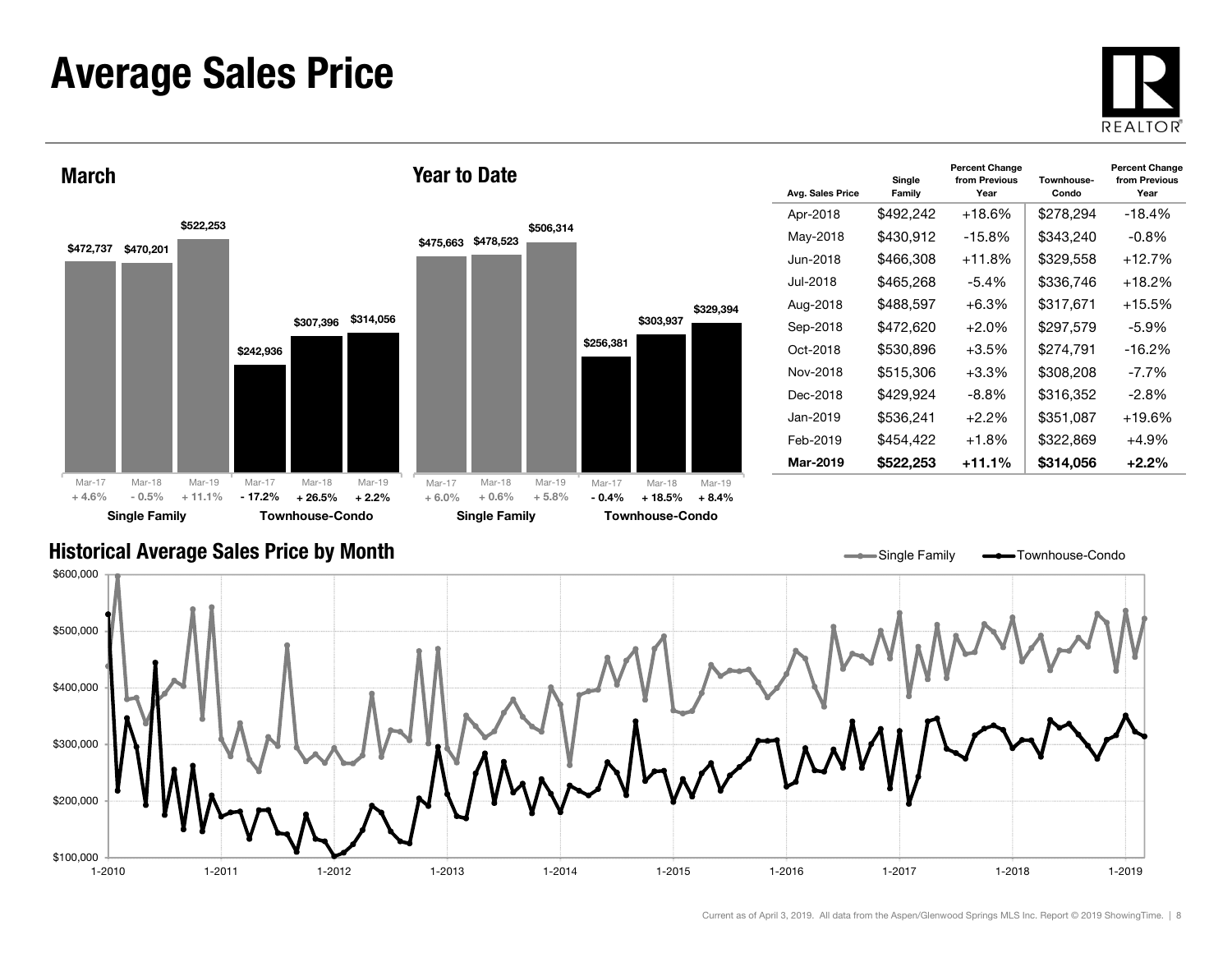### Median Sales Price





| <b>Median Sales</b><br>Price | Single<br>Family | <b>Percent Change</b><br>from Previous<br>Year | Townhouse-<br>Condo | <b>Percent Change</b><br>from Previous<br>Year |
|------------------------------|------------------|------------------------------------------------|---------------------|------------------------------------------------|
| Apr-2018                     | \$427,000        | $+32.6%$                                       | \$237,750           | $-12.4%$                                       |
| May-2018                     | \$365,000        | $-13.2\%$                                      | \$300,250           | $-7.6%$                                        |
| Jun-2018.                    | \$410,000        | +18.0%                                         | \$287,000           | $+10.4%$                                       |
| Jul-2018                     | \$376,500        | $-12.8\%$                                      | \$303.500           | $+18.6\%$                                      |
| Aug-2018                     | \$439,500        | $+7.3%$                                        | \$265,000           | $+3.3\%$                                       |
| Sep-2018                     | \$420,000        | $+1.2\%$                                       | \$280,000           | -1.8%                                          |
| Oct-2018                     | \$445,000        | $+4.7%$                                        | \$239,000           | $-20.1%$                                       |
| Nov-2018                     | \$460,000        | -5.6%                                          | \$286,000           | $-10.1%$                                       |
| Dec-2018                     | \$347,000        | $-15.4%$                                       | \$265,000           | $-5.4\%$                                       |
| Jan-2019                     | \$425,000        | -6.6%                                          | \$323,000           | $+32.6%$                                       |
| Feb-2019                     | \$373,500        | $+10.7%$                                       | \$310,000           | $0.0\%$                                        |
| Mar-2019                     | \$440.000        | $+14.4%$                                       | \$298,000           | $+8.4\%$                                       |

Single Family **-** Townhouse-Condo

#### Historical Median Sales Price by Month

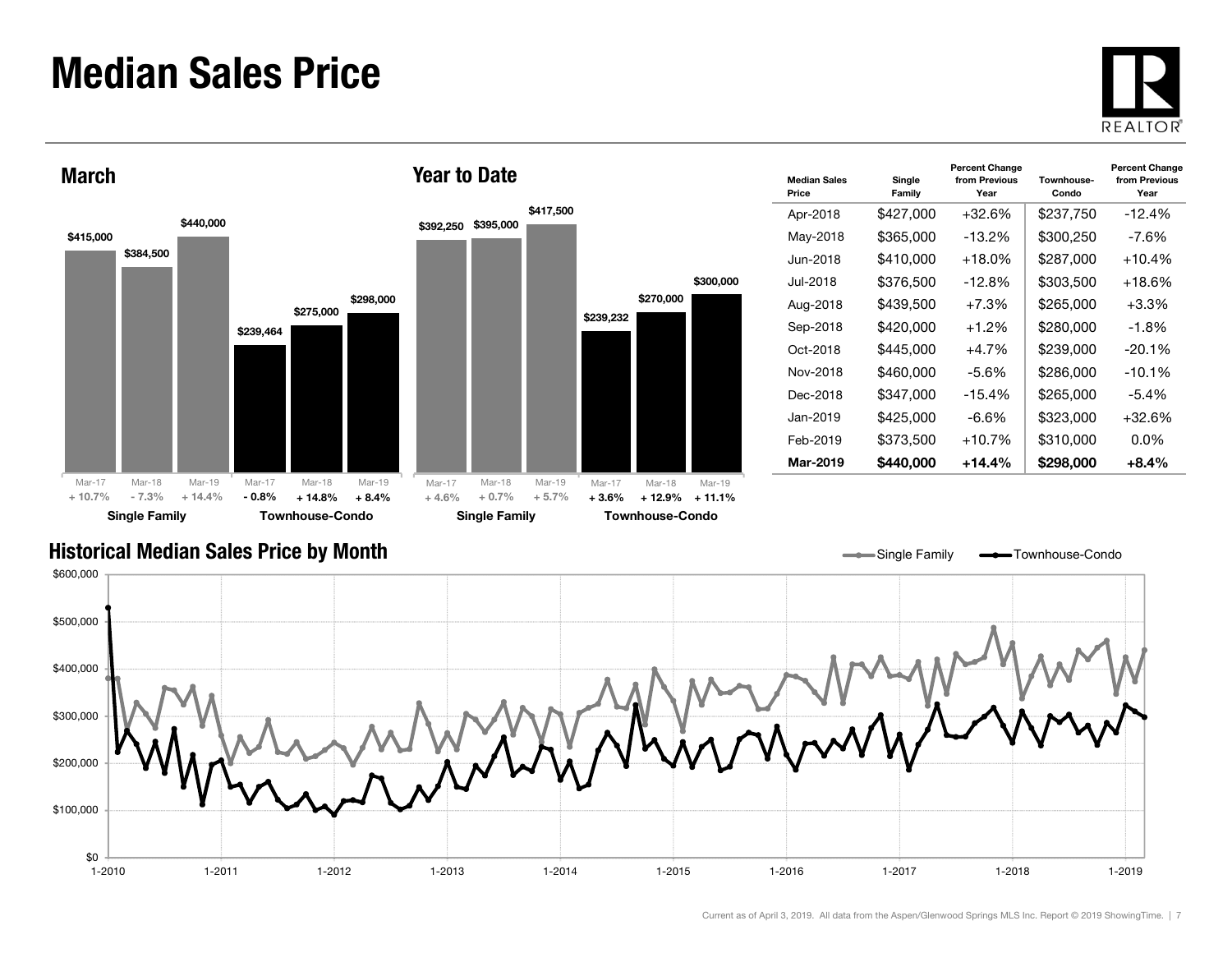# Percent of List Price Received

80.0%

1-2010

85.0%

90.0%





1-2011 1-2012 1-2013 1-2014 1-2015 1-2016 1-2017 1-2018 1-2019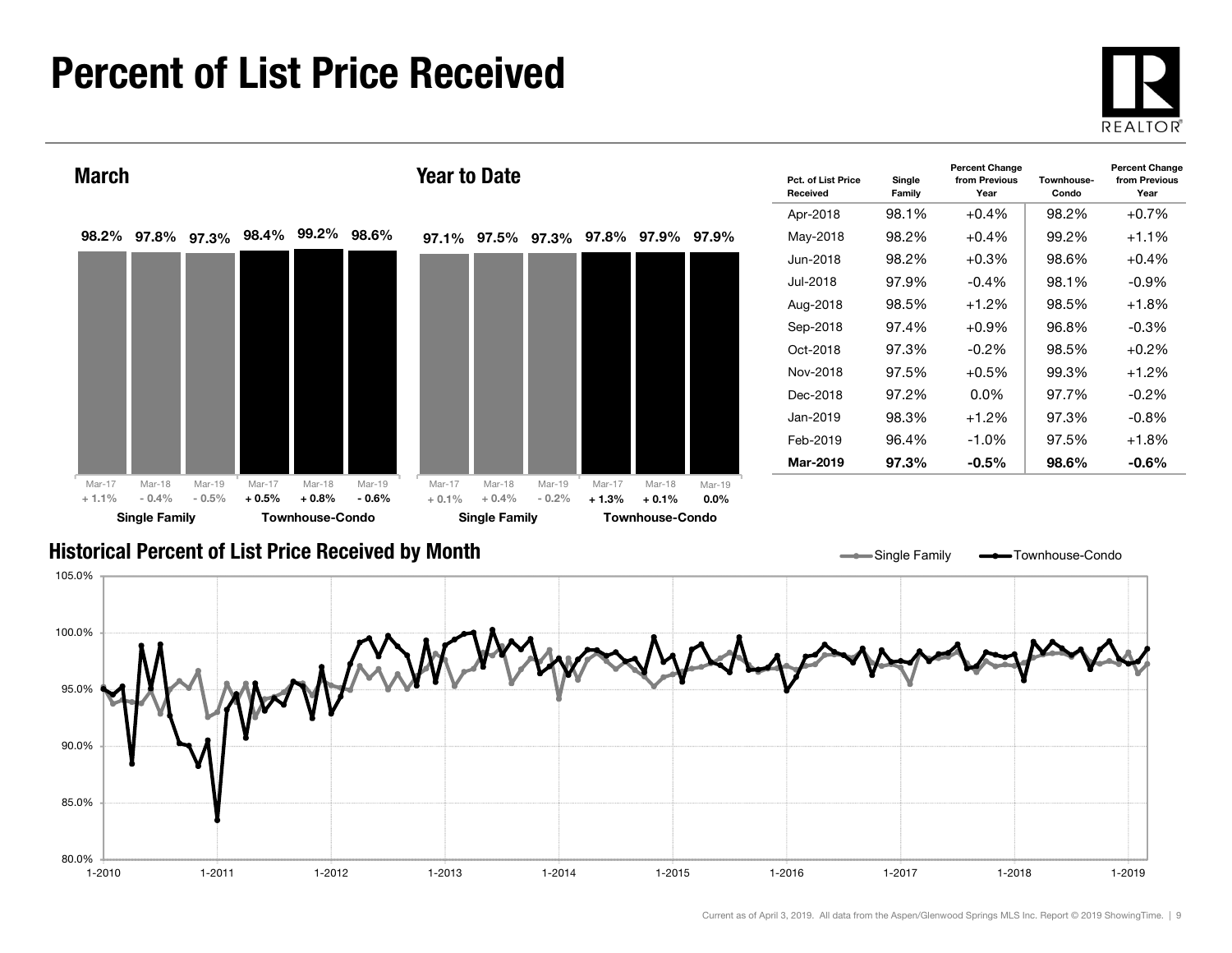# Days on Market Until Sale





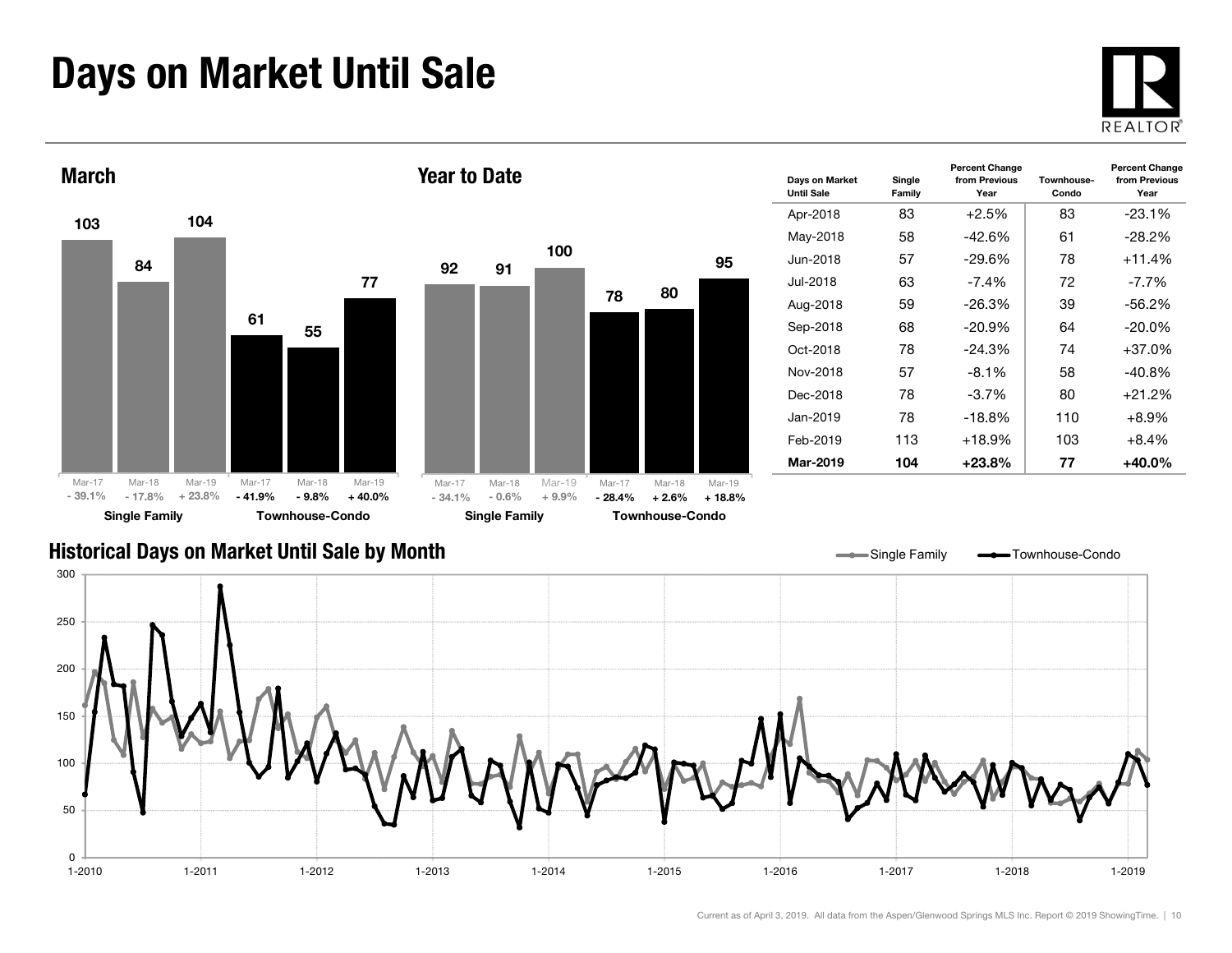# Housing Affordability Index

 $\Omega$ 





1-2010 1-2011 1-2012 1-2013 1-2014 1-2015 1-2016 1-2017 1-2018 1-2019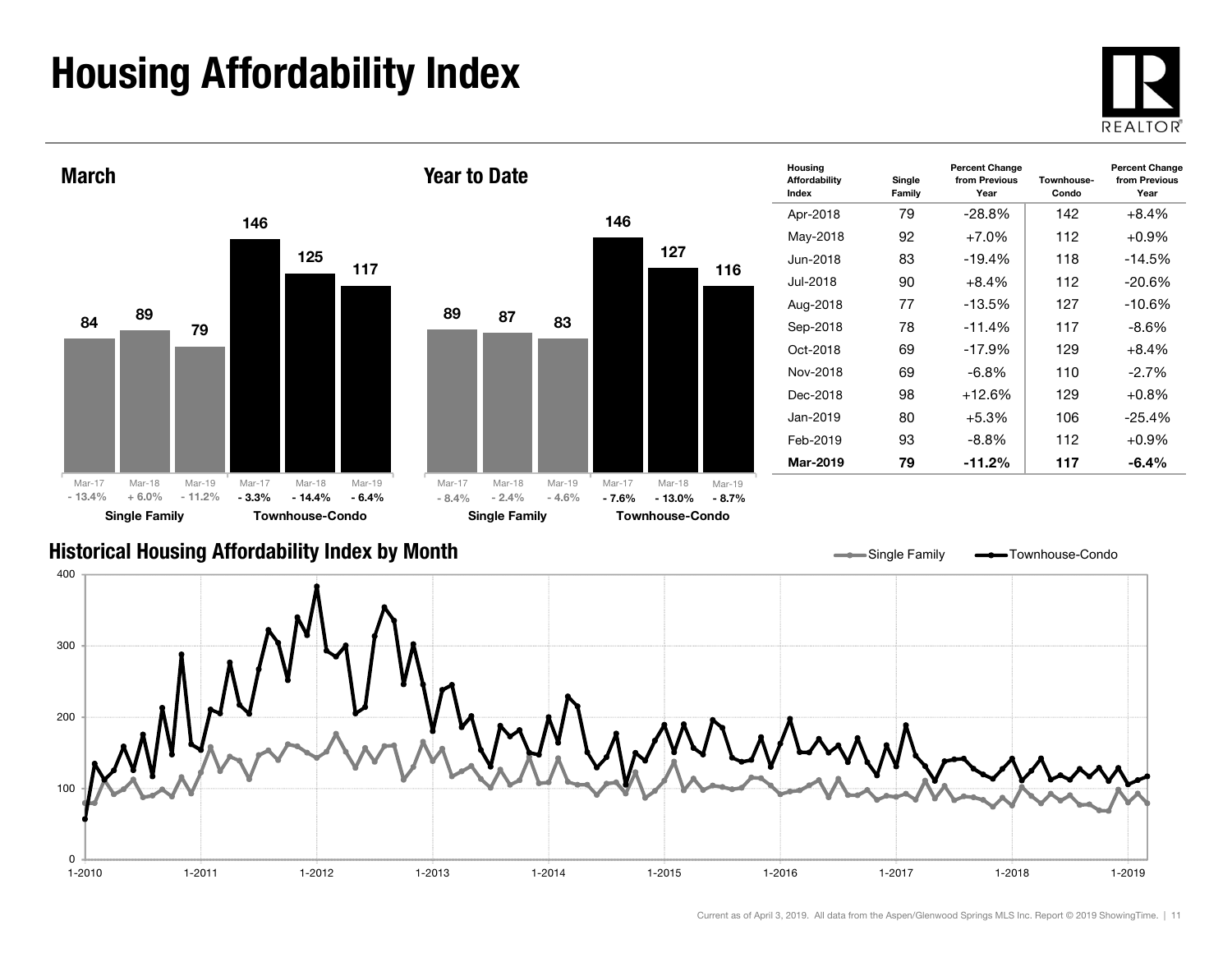# Inventory of Active Listings





#### Historical Inventory of Active Listings by Month

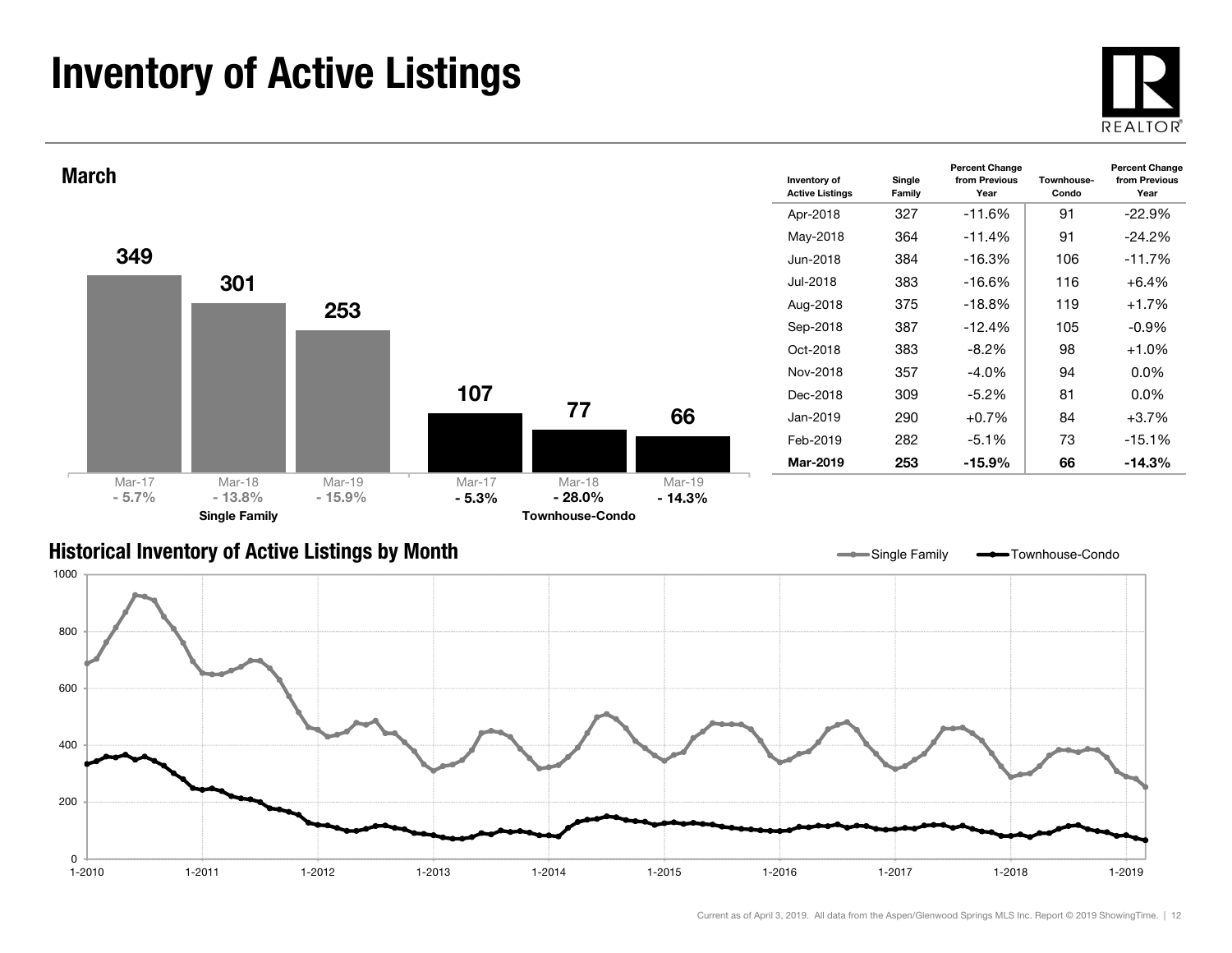# Months Supply of Inventory

0 $1 - 2010$ 

10



1-2019



1-2010 1-2011 1-2012 1-2013 1-2014 1-2015 1-2016 1-2017 1-2018 1-2019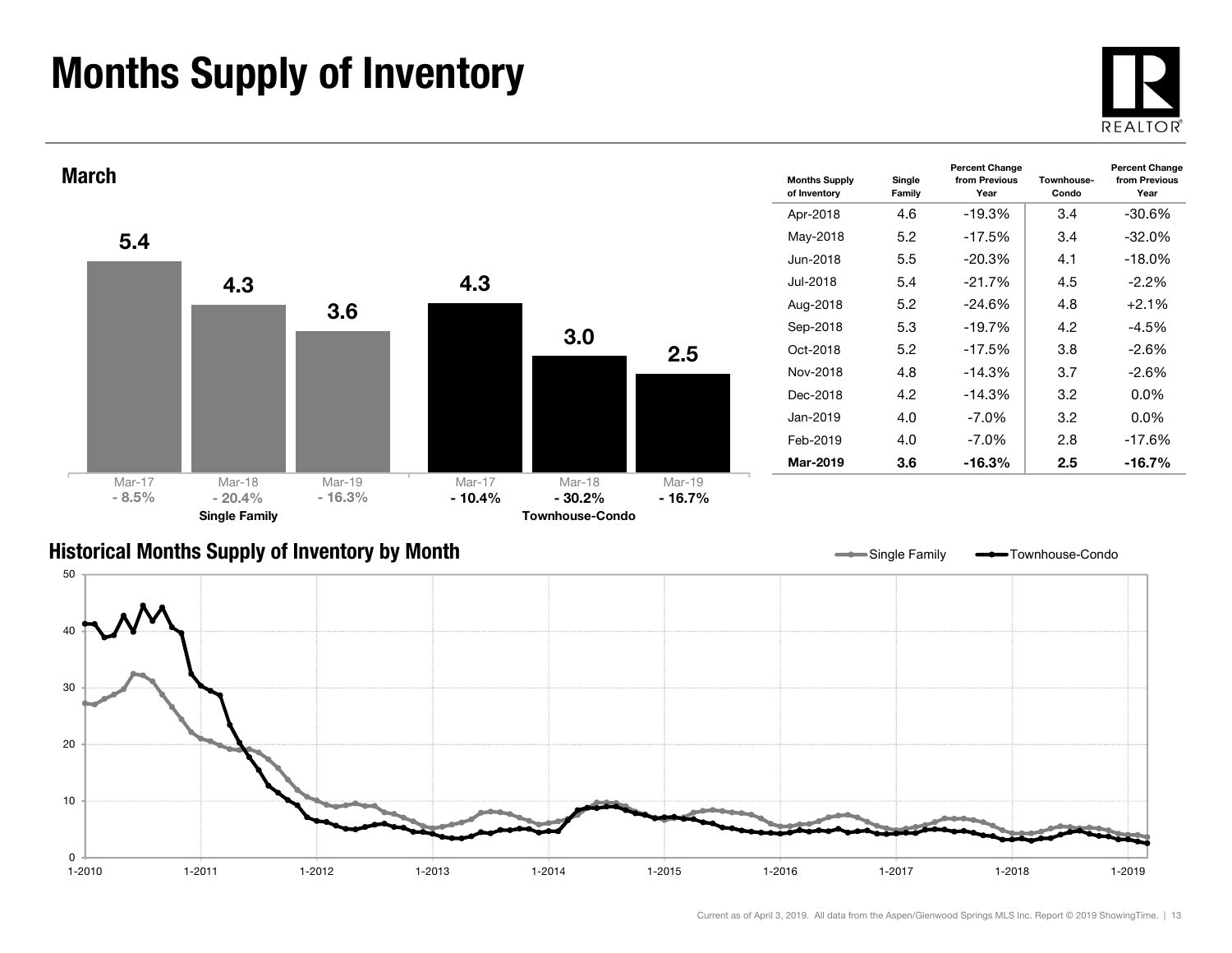# Total Market Overview

Key metrics by report Month and for year-to-date (YTD) starting from the first of the year.



| <b>Key Metrics</b>                 | <b>Historical Sparkbars</b>                                | $3 - 2018$ | 3-2019    | Percent Change |           | <b>YTD 2018 YTD 2019</b> | Percent Change |
|------------------------------------|------------------------------------------------------------|------------|-----------|----------------|-----------|--------------------------|----------------|
| <b>New Listings</b>                | 4-2017<br>8-2017<br>12-2017<br>4-2018<br>8-2018<br>12-2018 | 145        | 114       | $-21.4%$       | 344       | 296                      | $-14.0%$       |
| <b>Pending Sales</b>               | 4-2017<br>8-2017<br>12-2017<br>4-2018<br>8-2018<br>12-2018 | 122        | 114       | $-6.6%$        | 296       | 270                      | $-8.8%$        |
| <b>Sold Listings</b>               | 4-2017<br>8-2017<br>12-2017<br>4-2018<br>8-2018<br>12-2018 | 93         | 85        | $-8.6%$        | 225       | 194                      | $-13.8%$       |
| <b>Median Sales Price</b>          | 4-2017<br>12-2017<br>12-2018<br>8-2017<br>4-2018<br>8-2018 | \$350,000  | \$375,000 | $+7.1%$        | \$344,950 | \$360,000                | $+4.4%$        |
| <b>Avg. Sales Price</b>            | 4-2017<br>8-2017<br>12-2017<br>4-2018<br>8-2018<br>12-2018 | \$429,938  | \$456,120 | $+6.1%$        | \$436,622 | \$448,861                | $+2.8%$        |
| <b>Pct. of List Price Received</b> | 4-2017<br>8-2017<br>12-2017<br>4-2018<br>8-2018<br>12-2018 | 98.2%      | 97.7%     | $-0.5%$        | 97.6%     | 97.5%                    | $-0.1%$        |
| <b>Days on Market</b>              | 8-2018<br>4-2017<br>12-2018<br>8-2017<br>12-2017<br>4-2018 | 77         | 95        | $+23.4%$       | 88        | 98                       | $+11.4%$       |
| <b>Affordability Index</b>         | 12-2017<br>4-2018<br>8-2018<br>12-2018<br>4-2017<br>8-2017 | 98         | 93        | $-5.1%$        | 100       | 97                       | $-3.0%$        |
| <b>Active Listings</b>             | 4-2017<br>12-2017<br>4-2018<br>12-2018<br>8-2017<br>8-2018 | 378        | 319       | $-15.6%$       |           |                          |                |
| <b>Months Supply</b>               | 4-2018<br>8-2018<br>4-2017<br>8-2017<br>12-2017<br>12-2018 | 3.9        | 3.3       | $-15.4%$       |           |                          |                |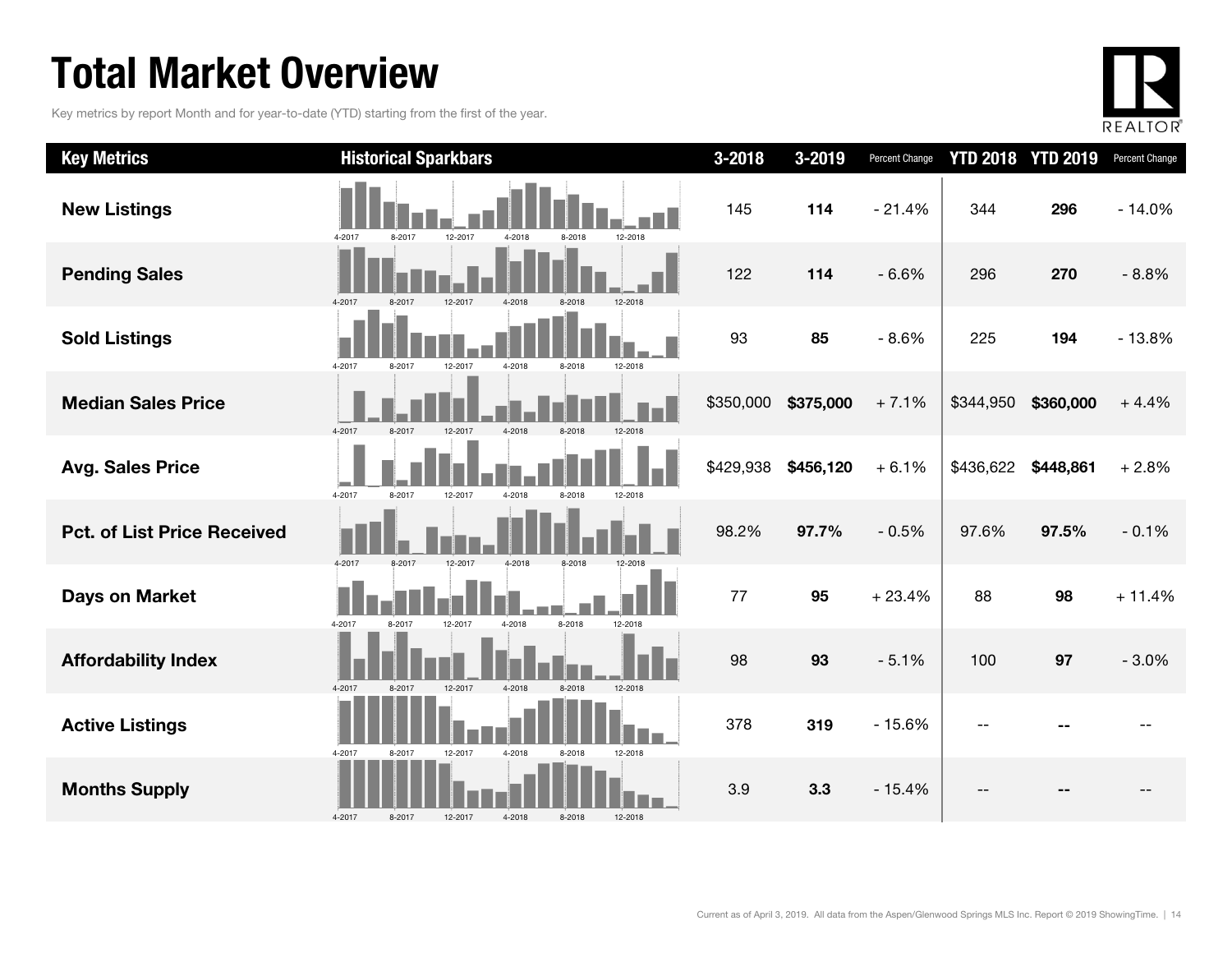

Actual sales that have closed in a given month.



| By Price Range – All Properties – Rolling 12 Months        |                  |        |                  |               |                          |            |                  | $3 - 2018$               | $3 - 2019$ |                  |                          |              |            |               | <b>By Property Type</b> |               |                          | ■3-2019<br>$3-2018$ |                |          |
|------------------------------------------------------------|------------------|--------|------------------|---------------|--------------------------|------------|------------------|--------------------------|------------|------------------|--------------------------|--------------|------------|---------------|-------------------------|---------------|--------------------------|---------------------|----------------|----------|
| 428<br>412                                                 | 505              | 505    | 177              | 192           | 31                       | 27         | 4                | 5                        | 0          |                  | $\Omega$<br>0            |              | 0          |               | 841                     | 835           | 309                      | 312                 | 1,150          | 1,147    |
| $-3.7%$                                                    | $0.0\%$          |        | $+8.5%$          |               | $-12.9%$                 |            | $+125.0%$        | $-80.0\%$                |            | --               |                          |              |            |               | $-0.7%$                 |               | $+1.0%$                  |                     | $-0.3%$        |          |
| $<$ \$300K                                                 | \$300K to \$599K |        | \$600K to \$999K |               | \$1.0M to \$1.4M         |            | \$1.5M to \$1.9M | \$2.0M to \$2.5M         |            | \$2.5M to \$4.9M | \$5.0M to \$9.9M         |              | $$10.0M+$  |               | Singe Family            |               | Townhouse-Condo          |                     | All Properties |          |
| <b>Rolling 12 Months</b><br><b>Compared to Prior Month</b> |                  |        |                  |               |                          |            |                  |                          |            |                  |                          | Year to Date |            |               |                         |               |                          |                     |                |          |
|                                                            |                  |        |                  | Single Family |                          |            | Condo            |                          |            | Single Family    |                          |              | Condo      |               |                         | Single Family |                          |                     | Condo          |          |
| <b>By Price Range</b>                                      |                  | 3-2018 |                  | $3 - 2019$    | Change                   | $3 - 2018$ | $3 - 2019$       | Change                   | 2-2019     | 3-2019           | Change                   | 2-2019       | $3 - 2019$ | Change        | 3-2018                  | 3-2019        | Change                   | 3-2018              | $3 - 2019$     | Change   |
| \$299,999 and Below                                        |                  | 252    |                  | 235           | $-6.7%$                  | 176        | 177              | $+0.6%$                  | 13         | 14               | $+7.7%$                  |              | 15         | $+200.0\%$    | 54                      | 35            | $-35.2%$                 | 33                  | 30             | $-9.1%$  |
| \$300,000 to \$599,999                                     |                  | 395    |                  | 392           | $-0.8%$                  | 110        | 113              | $+2.7%$                  | 13         | 24               | $+84.6%$                 |              | 11         | $+57.1%$      | 78                      | 54            | $-30.8%$                 | 17                  | 28             | $+64.7%$ |
| \$600,000 to \$999,999                                     |                  | 157    |                  | 171           | $+8.9%$                  | 20         | 21               | $+5.0%$                  |            | 18               | $+63.6%$                 |              | 0          | $-100.0\%$    | 30                      | 37            | $+23.3%$                 | 3                   |                | $+33.3%$ |
| \$1,000,000 to \$1,499,999                                 |                  | 28     |                  | 26            | $-7.1%$                  | 3          |                  | $-66.7%$                 |            | 2                | $+100.0\%$               |              |            | $\sim$ $\sim$ |                         | 3             | $-57.1%$                 |                     |                | 0.0%     |
| \$1,500,00 to \$1,999,999                                  |                  |        |                  | 9             | $+125.0%$                | 0          |                  | $- -$                    |            | 0                | $\overline{\phantom{a}}$ |              |            | $\sim$ $\sim$ |                         |               | $\sim$ $\sim$            |                     |                |          |
| \$2,000,000 to \$2,499,999                                 |                  |        |                  |               | $-80.0\%$                | 0          |                  | $\overline{\phantom{a}}$ |            | 0                | $\overline{\phantom{a}}$ |              |            | $- -$         |                         |               | $-100.0\%$               |                     |                |          |
| \$2,500,000 to \$4,999,999                                 |                  |        |                  |               | $\overline{\phantom{a}}$ |            |                  | $- -$                    |            | 0                | $\overline{\phantom{a}}$ |              |            | $\sim$ $\sim$ |                         |               | $\overline{\phantom{m}}$ |                     |                |          |

\$5,000,000 to \$9,999,999 **discript of the CONT OF CONTACT OF CONTACT OF CONTACT OF CONTACT OF CONTACT OF CONTACT OF CONTACT OF CONTACT OF CONTACT OF CONTACT OF CONTACT OF CONTACT OF CONTACT OF CONTACT OF CONTACT OF CONTACT** \$10,000,000 and Above 0 0 -- 0 0 -- 0 0 -- 0 0 -- 0 0 -- 0 0 -- All Price Ranges 841 835 - 0.7% 309 312 + 1.0% 38 58 + 52.6% 13 27 + 107.7% 171 131 - 23.4% 54 63 + 16.7%

### Inventory of Active Listings

A measure of the number of homes available for sale at a given time.



|                            |            | Year over Year |               |            |        |                          |        | <b>Compared to Prior Month</b> |               |        |            |                   |  | <b>Year to Date</b>                   |  |               |       |
|----------------------------|------------|----------------|---------------|------------|--------|--------------------------|--------|--------------------------------|---------------|--------|------------|-------------------|--|---------------------------------------|--|---------------|-------|
|                            |            | Single Family  |               |            | Condo  |                          |        | Single Family                  |               | Condo  |            |                   |  |                                       |  | Single Family | Condo |
| <b>By Price Range</b>      | $3 - 2018$ | $3 - 2019$     | Change        | $3 - 2018$ | 3-2019 | Change                   | 2-2019 | $3 - 2019$                     | Change        | 2-2019 | $3 - 2019$ | Change            |  |                                       |  |               |       |
| \$299,999 and Below        | 52         | 17             | $-67.3%$      | 25         | 31     | + 24.0%                  | 27     | 17                             | $-37.0%$      | 28     | 31         | $+10.7%$          |  | There are no year-to-date figures for |  |               |       |
| \$300,000 to \$599,999     | 96         | 69             | $-28.1%$      | 32         | 18     | $-43.8%$                 | 78     | 69                             | $-11.5%$      | 25     | 18         | $-28.0%$          |  | inventory because it is simply a      |  |               |       |
| \$600,000 to \$999,999     | 65         | 76             | $+16.9%$      | 16         | 11     | $-31.3%$                 | 72     | 76                             | $+5.6%$       | 15     |            | $-26.7%$          |  | snapshot frozen in time at the end of |  |               |       |
| \$1,000,000 to \$1,499,999 | 40         | 36             | $-10.0\%$     |            |        | $+25.0\%$                | 43     | 36                             | $-16.3%$      | 4      |            | $+25.0%$          |  | each month. It does not add up over a |  |               |       |
| \$1,500,00 to \$1,999,999  | 26         | 28             | $+7.7%$       |            |        | $- -$                    | 32     | 28                             | $-12.5%$      |        |            | 0.0%              |  | period of months.                     |  |               |       |
| \$2,000,000 to \$2,499,999 |            |                | $-33.3%$      |            |        | $\overline{\phantom{a}}$ |        | 6                              | - 25.0%       | 0      |            | $\qquad \qquad -$ |  |                                       |  |               |       |
| \$2,500,000 to \$4,999,999 | 9          | 17             | $+88.9%$      |            |        | $- -$                    | 18     | 17                             | $-5.6%$       | 0      |            | $- -$             |  |                                       |  |               |       |
| \$5,000,000 to \$9,999,999 |            |                | $0.0\%$       |            |        | $\overline{\phantom{a}}$ |        |                                | $0.0\%$       | 0      |            | $\qquad \qquad -$ |  |                                       |  |               |       |
| \$10,000,000 and Above     |            |                | $\sim$ $\sim$ |            |        | $\overline{\phantom{a}}$ |        |                                | $\sim$ $\sim$ |        |            | $- -$             |  |                                       |  |               |       |
| <b>All Price Ranges</b>    | 301        | 253            | $-15.9%$      | 77         | 66     | $-14.3%$                 | 282    | 253                            | $-10.3%$      | 73     | 66         | - 9.6%            |  |                                       |  |               |       |